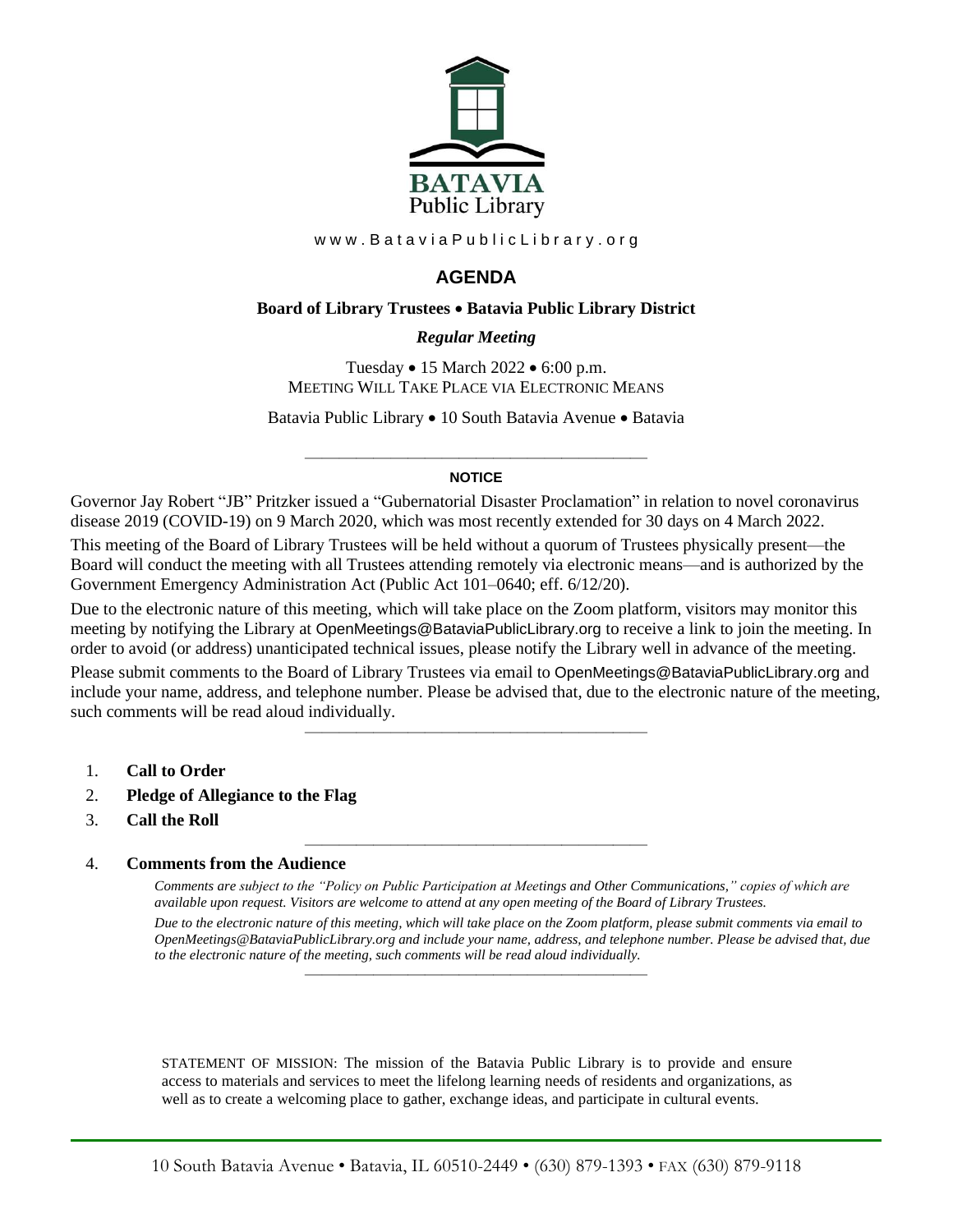# 5. **Approve the Consent Agenda** (ACTION ITEM) {ROLL CALL VOTE}

*Any Board member may request removal of item(s) to the regular agenda for further discussion, or the addition of item(s) from the regular agenda to the consent agenda.*

## a. **Minutes**

(1) Regular Meeting, Tuesday, 15 February 2022

## b. **Expenditures**

(1) Expenditures ("Cash Disbursement Detail Report"): February 2022

# c. **Other Action Items**

- (1) Appointment of Official Representative to the Board of Directors of Batavia Access Television, Inc. (Standing Committee on Policy / Committee of the Whole)
- (2) Concrete Repairs (Advantage Paving Solutions Inc.) (Standing Committee on Facilities / Committee of the Whole)

————————————————————

- (3) New Sign to Market Businesses in Downtown Batavia (Revised Proposal) (Batavia MainStreet | City of Batavia) (Standing Committee on Facilities / Committee of the Whole)
- 6. **Approve the Agenda** {ROLL CALL VOTE}
- 7. **Financial Reports:** February 2022
	- 2021–2022 Working Budget
	- 2021–2022 Cash & Investments
- 8. **President's Report**
- 9. **Good News / Comments from the Board**
- 10. **Correspondence and Communications**
- 11. **Director's and Librarians' Reports:** February 2022
- 12. **New Salary Schedule and Related Improvements** (Standing Committee on Policy / Committee of the Whole) (ACTION ITEM) {ROLL CALL VOTE}

## 13. **Future Agenda Items** (REPORT)

## 14. *Next Meetings or Events*

- *a. Freedom of Information Day, Wednesday, 16 March 2022 — annual event on or near March 16, the birthday of James Madison (1751–1836), who is widely regarded as the Father of the Constitution and the foremost advocate for openness in government*
- *b. National Library Week (65th Annual Observance, 1958–2022, yet only the 64th anniversary), Sunday– Saturday, 3–9 April 2022 — to celebrate libraries and librarians and the pleasures and importance of reading, and invite library use and support — 2022 Theme: "Connect with Your Library"*
- *c. 140th Anniversary of the Board of Library Trustees of the Batavia Public Library (4 April 1882–2022), Monday, 4 April 2022*
- *d. 141st Anniversary of the Batavia Public Library (5 April 1881–2022), Tuesday, 5 April 2022*
- *e. Board of Library Trustees (Committee of the Whole Meeting), Thursday, 7 April 2022, 6:00 p.m., Meeting Will Take Place via Electronic Means*
- *f. National Drop Everything and Read (D.E.A.R.) Day, Tuesday, 12 April 2022 — annual celebration on April 12, the birthday of Beverly Cleary (1916–2021) — who wrote about D.E.A.R. in Ramona Quimby, Age 8 — to remind and encourage families to make reading together on a daily basis a family priority [Note: The sponsors now promote D.E.A.R. as a month-long event in April.]*
- *g. Good Friday, Friday, 15 April 2022, Library Open [I]*
- *h. Easter, Sunday, 17 April 2022, Library Closed*
- *i. Board of Library Trustees (Regular Meeting), Tuesday, 19 April 2022, 6:00 p.m., Meeting Will Take Place via Electronic Means*